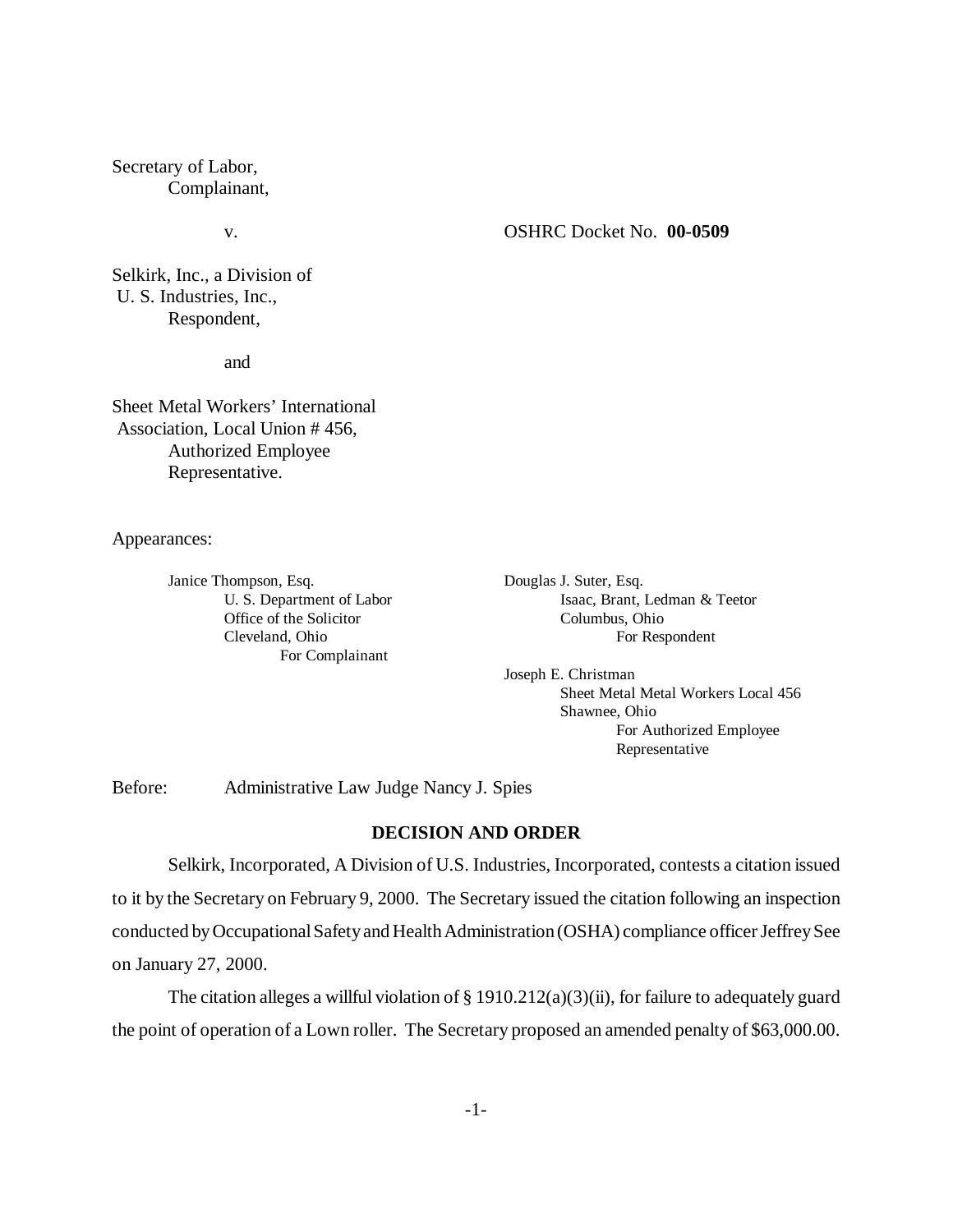A hearing was held on September 20 and 21, 2000, in Columbus, Ohio. The parties have filed post-hearing briefs. Prior to the hearing, Selkirk asserted the affirmative defenses of unpreventable employee misconduct and infeasibility. In its post-hearing brief, Selkirk does not refer to these defenses and appears to concede that the Lown roller was in noncompliance with the cited standard. Selkirk urges only that the undersigned "reclassify Citation 1, Item 1, from a willful violation to a serious violation" (Selkirk's brief, p. 10).

For the reasons set out below, the undersigned affirms item 1 of the citation as a willful violation of  $§$  1910.212(a)(3)(ii).

### **Background**

Selkirk operates a plant in Logan, Ohio, where it fabricates metal. In its PS department, Selkirk produces stainless steel pipe of varying diameters for household appliances and overhead air vents. Selkirk has three pipe rolling machines: the Lown roller, the hydraulic Montgomery roller, and the 5-inch diameter roller. Since the mid 1990s, the smallest diameter pipe run on the Lown roller is 6 inches. Because of a large gap left for the welder, the 6-inch pipe is also run in reverse to tighten the cylinder and close the gap. Running the 6-inch pipe on the Lown roller was the only procedure that required reverse operation of the pipe rolling machine at the time of the OSHA inspection. The Lown roller had also been used to run 5-inch pipe in reverse until 1994, when an employee was injured running a 5-inch pipe. The reverse operation of the Lown roller creates in-running rolls in the back of the machine (Tr. 49-51, 75-76, 79, 106, 126, 172-175, 244-247).

On July 26, 1999, Selkirk employee David Bookman was operating the Lown roller in reverse while rolling a 6-inch pipe. The glove on Bookman's left hand was caught in the rollers, which resulted in Bookman's left hand being pulled into the rollers and crushed. Part of Bookman's little finger was amputated, and he suffered loss of feeling in his ring and middle finger. The Lown roller was unguarded at the time of Bookman's accident (Tr. 128-130).

On January 27, 2000, compliance officer Jeffrey See conducted an inspection of the Lown roller. It was still unguarded while being operated in reverse (Tr. 191-192). On January 31, 2000, Selkirk moved the reverse foot pedal to a remote location and installed a guard on the side of the roller to prevent employees from reaching into the roller during reverse operation of the Lown roller (Exh. C-4, p.1).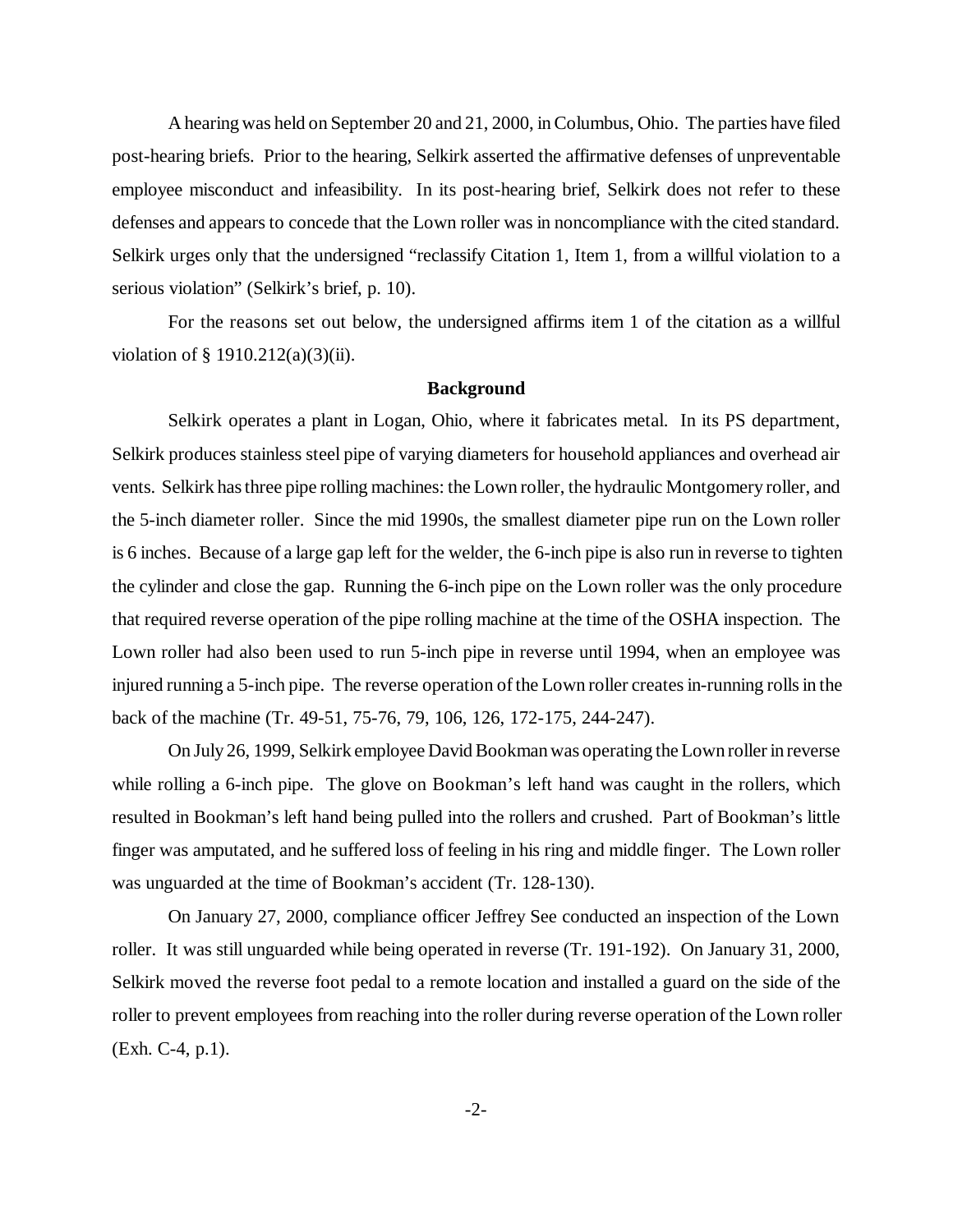## **The Citation**

The Secretary has the burden of proving her case by a preponderance of the evidence.

In order to establish a violation of an occupational safety or health standard, the Secretary has the burden of proving: (a) the applicability of the cited standard, (b) the employer's noncompliance with the standard's terms, (c) employee access to the violative conditions, and (d) the employer's actual or constructive knowledge of the violation (*i.e.,* the employer either knew or, with the exercise of reasonable diligence could have known, of the violative conditions).

*Atlantic Battery Co.,* 16 BNA OSHC 2131, 2138 (No. 90-1747, 1994).

The Secretary charges Selkirk with a willful violation of  $\S$  1910.212(a)(3)(ii), which provides:

The point of operation of machines whose operation exposes an employee to injury shall be guarded. The guarding device shall be in conformity with any appropriate standards, therefor, or, in the absence of applicable specific standards, shall be so designed and constructed as to prevent the operator from having any part of his body in the danger zone during the operating cycle.

# **Applicability**

Selkirk does not dispute the application of  $\S$  1910.212(a)(3)(ii) to the Lown roller. The record establishes that the point of operation of the Lown roller exposed its operators to injury when it was operated in reverse. The cited standard applies.

#### **Noncompliance**

It is undisputed that, at the time of the inspection, Selkirk had not designed and constructed a guarding device so as to prevent the operator from having any part of his or her body in the danger zone during the operating cycle. It was not until January 31, 2000, four days after compliance officer See's inspection, that Selkirk moved the reverse foot pedal and installed a guard on the side of the roller (Exh. C-4, p.1). Selkirk was in noncompliance with § 1910.212(a)(3)(ii).

#### **Exposure**

In *Rockwell International Corporation,* 9 BNA OSHC 1092, 1098 (No. 12470, 1980), the Commission stated, "Whether the point of operation exposes an employee to injury must be determined based on the manner in which the machine functions and how it is operated by the employees." Selkirk contends that the Lown roller functions properly in reverse without its operator placing his or her hands on the pipe as it is being rolled. Selkirk also contends that it trains its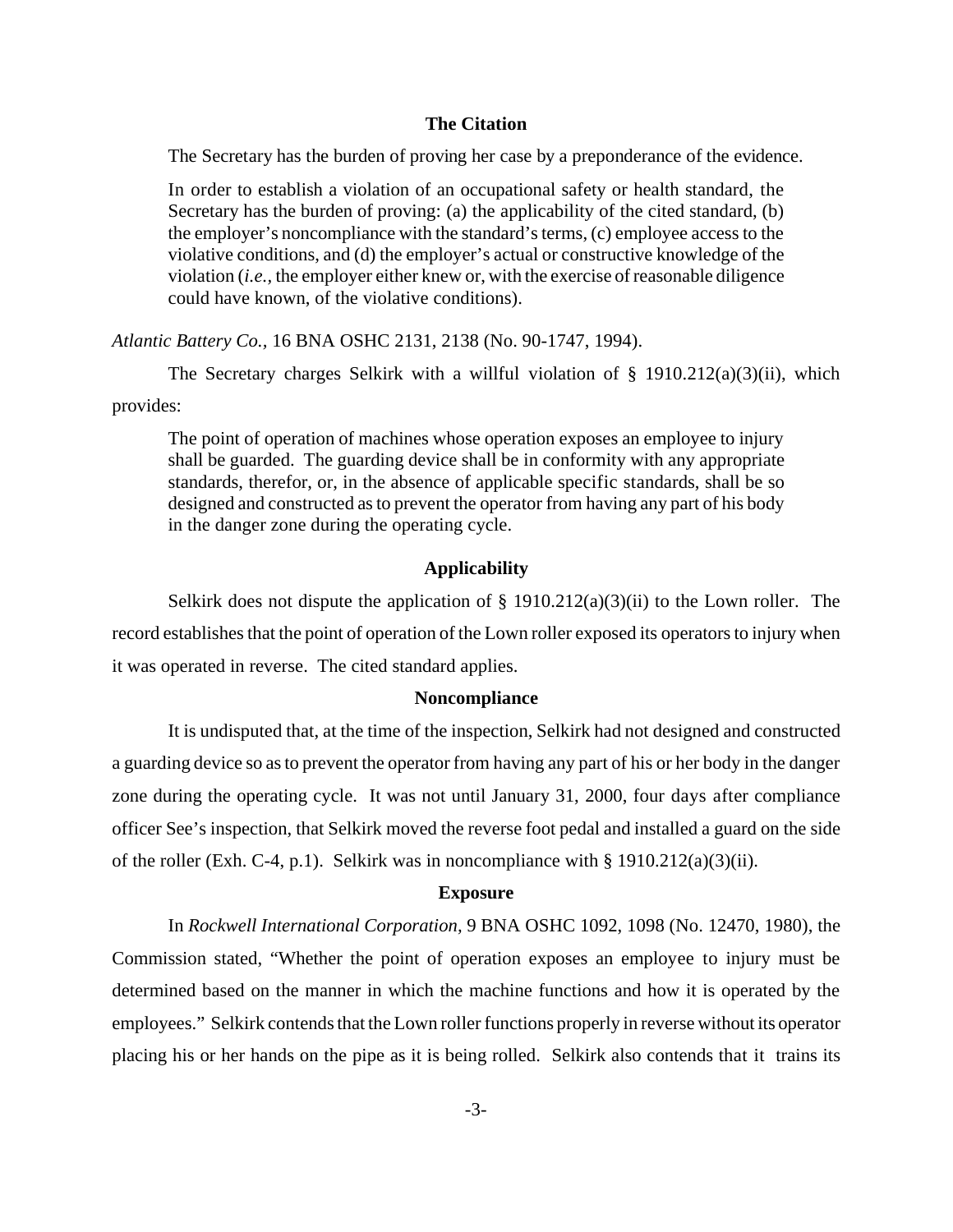Lown roller operators to process the 6-inch pipes in reverse without touching the pipe. Several of Selkirk's employees testified that they do not touch the 6-inch pipe during the reverse operation (Tr. 246-247, 297-298, 315-316, 326).

Even though Selkirk does not argue in its brief that the operators who were injured were engaging in unpreventable employee misconduct, its statement that its operators are trained so as to eliminate their exposure to the in-running rolls amounts to such a defense. In order to establish the affirmative defense of unpreventable employee misconduct, an employer is required to prove (1) that it has established work rules designed to prevent the violation, (2) that it has adequately communicated these rules to its employees, (3) that it has taken steps to discover violations, and (4) that it has effectively enforced the rules when violations are discovered. E.g., *Precast Services, Inc*., 17 BNA OSHC 1454, 1455 (No. 93-2971, 1995), *aff'd without published opinion*, 106 F.3d 401 (6th Cir. 1997).

Selkirk failed to successfully communicate this rule to all of its employees. Operator Martin Redfern stated, "I was trained by one of the PS assemblers, and I was trained to roll 5- and 6-inch pipe in reverse with your hand putting pressure down on the pipe to get it to roll tight" (Tr. 100). It was only after a 1994 accident that welder Conny Potter showed Redfern how to process the 6 inch pipe without touching it (Tr. 105).

Bookman testified, "I was instructed to put slight pressure in the reverse mode on top of the pipe, and it made sense to me at the time because, you know, it's not tight enough; and that way, by putting pressure on it, it's going to draw a little more tension onto the metal" (Tr. 126-127).

Selkirk press inspector and authorized employee representative Joseph Christman had operated the Lown roller for approximately 12 years. The last time prior to the hearing that he had operated the Lown roller was in 1998. At the time of the hearing, Christman still thought it was proper to place his hands on the pipe while rolling it in reverse (Tr. 173-174):

My hands would be on both ends [of the pipe], and I would allow the material to slide through my hands. And, on the reverse, ordinarily, I would pull back on it to keep the edges of the metal from overlapping, because if they overlap on that reverse roll, it will make a flat area, and that makes it hard for the welder to weld the seam. But, each operator has a different way of operating the machine.

Selkirk failed to train at least three of its employees not to touch the pipe while operating the Lown Roller in reverse mode. In fact, Redfern and Bookman both testified without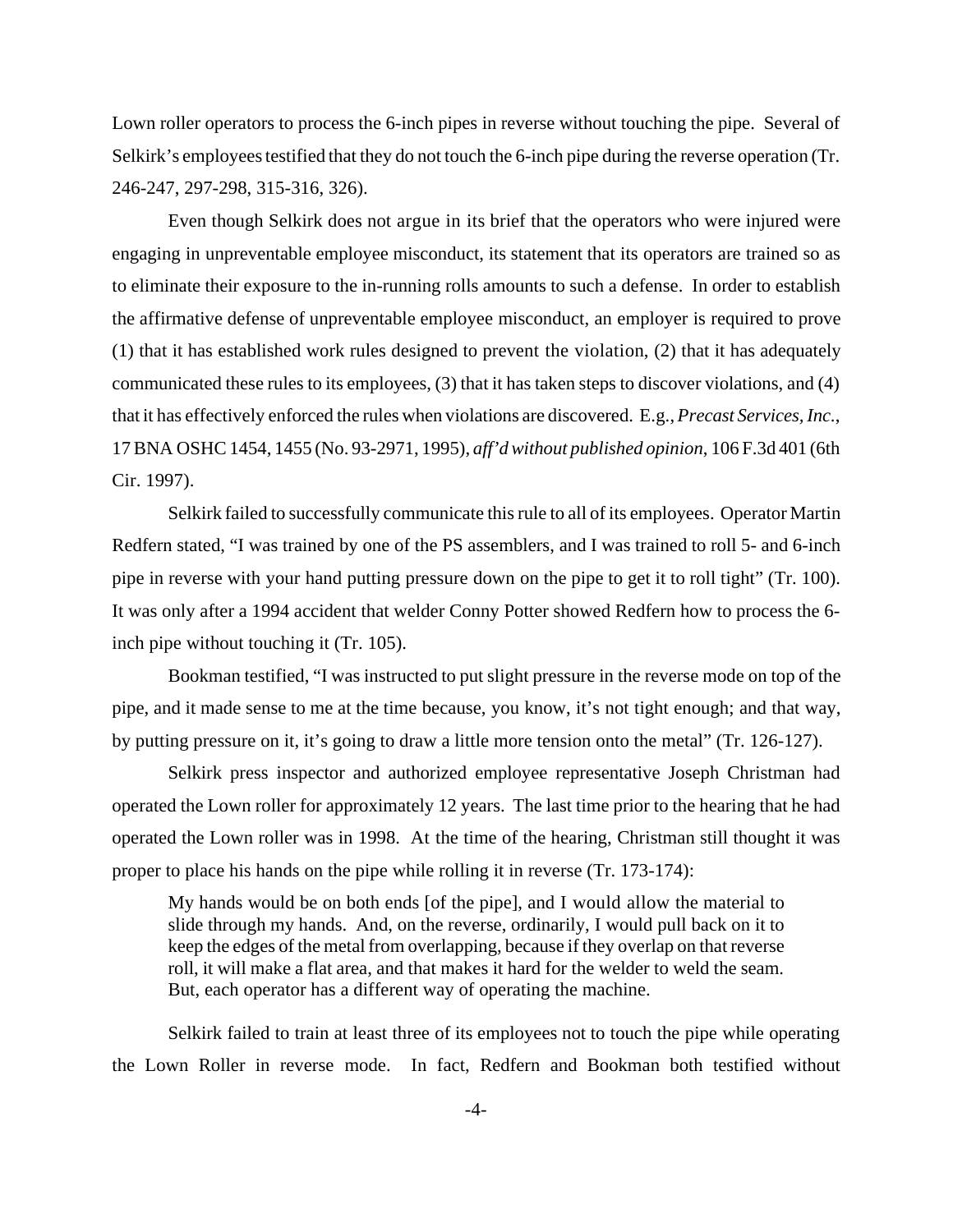contradiction that they had been taught to press down on the pipe to prevent overlapping the edges of the pipe and making a flat spot. Bookman specifically remembered thinking how it made sense to push on the metal to close it up (Tr. 147). There was no evidence that Selkirk took any steps to enforce its rule prohibiting the Lown roller operators from touching the metal until Bookman's accident.

No physical barrier existed to prevent the Lown roller operators from placing their hands on the pipe during processing. The training that was intended to prevent the operators from touching the pipe was not uniformly given to all operators and was not enforced. The operators were exposed to the hazard of having their hands pulled into the rollers while operating the machine in reverse.

## **Knowledge**

Selkirk knew that the Lown roller exposed its operators to the possibility of crushing and amputation injuries when they operated the machine in reverse. In 1991, the Ohio Bureau of Workers' Compensation, Division of Safety & Hygiene, conducted a safety survey of the Logan facility. Item 32 of the survey states, "Guard in-running rolls," and refers to § 1910.212 (Exh. C-6).

After Redfern's 1994 accident, Selkirk supervisor Robert Russell filed an accident report with Selkirk, in which he stated, "The poor design of roller and/or method we use to roll small diameter pipe" contributed most directly to the accident (Exh. C-7, p. 1). Russell reported, "The potential still exists that this could happen" (Exh. C-7, p. 2). Selkirk discontinued running 5-inch pipe in reverse on the Lown roller, but continued to run the 6-inch pipe. Selkirk realized that running the 6-inch pipe in reverse still created in-running rolls that presented a hazard to employees. The violative condition of the Lown roller was made apparent again on July 26, 1999, when Bookman sustained his hand injury. Selkirk knew that the Lown roller was not guarded in compliance with  $\S 1910.212(a)(3)(ii)$ .

The Secretary has established that Selkirk committed a violation of § 1910.212(a)(3)(ii). She charges that Selkirk's violation of the standard was willful.

#### **Willful Classification**

A willful violation is one "committed with intentional, knowing or voluntary disregard for the requirements of the Act, or with plain indifference to employee safety." *Falcon Steel Co.,* 16 BNA OSHC 1179, 1181, 1993-95 CCH OSHA ¶30,059, p. 41, 330 (No. 89-2883, 1993)(consolidated); *A.P. O'Horo Co.,* 14 BNA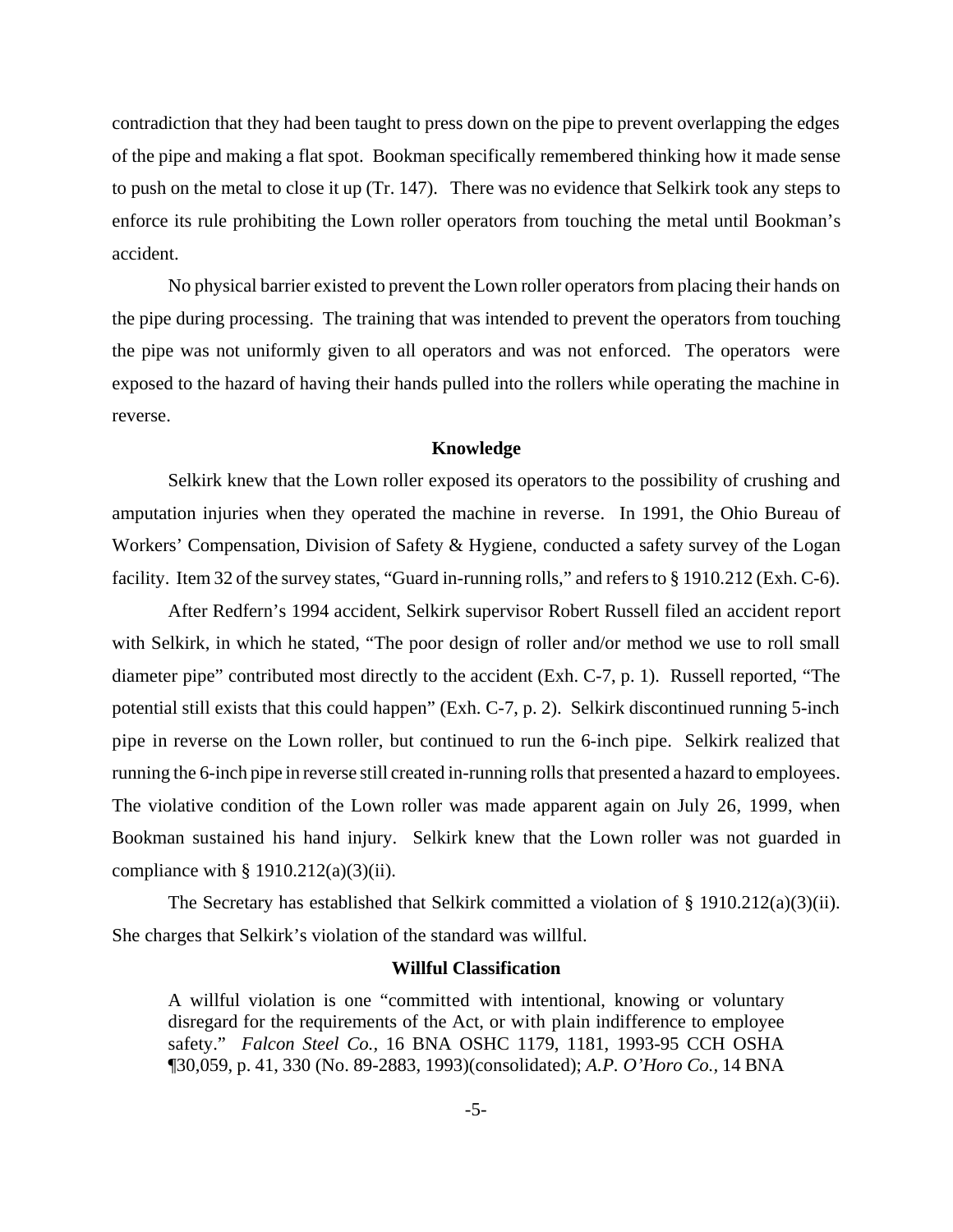OSHC 2004, 2012, 1991-93 C.H. OSHA ¶ 29,223, p. 39,133 (No. 85-0369, 1991). A showing of evil or malicious intent is not necessary to establish willfulness. *Anderson Excavating and Wrecking Co.,* 17 BNA OSHC 1890, 1891, n.3, 1995-97 C.H. OSHA ¶ 31,228, p. 43,788, n.3 (No. 92-3684, 1997), *aff'd* 131 F.3d 1254 (8th Cir. 1997). A willful violation is differentiated from a nonwillful violation by an employer's heightened awareness of the illegality of the conduct or conditions and by a state of mind, *i.e.,* conscious disregard or plain indifference for the safety and health of employees. *General Motors Corp., Electro-Motive Div.,* 14 BNA OSHC 2064, 2068, 1991-93 C.H. OSHA ¶ 29,240, p. 39,168 (No. 82-630, 1991)(consolidated). A willful violation is not justified if an employer has made a good faith effort to comply with a standard or eliminate a hazard, even though the employer's efforts were not entirely effective or complete. *L.R. Willson and Sons, Inc.,* 17 BNA OSHC 2059, 2063, 1997 C.H. OSHA ¶ 31,262, p. 43,890 (No. 94- 1546, 1997), *rev'd on other grounds,* 134 F.3d 1235 (4th Cir. 1998); *Williams Enterp., Inc.,* 13 BNA OSHC 1249, 1256-57, 1986-87 C.H. OSHA ¶ 27,893, p. 36,589 (No. 85-355, 1987). The test of good faith for these purposes is an objective one; whether the employer's efforts were objectively reasonable even though they were not totally effective in eliminating the violative conditions. *Caterpillar, Inc. v. OSHRC,* 122 F.3d 437, 441-42 (7th Cir. 1997); *General Motors Corp., Electro-Motive Div.,* 14 BNA OSHC at 2068, 1991-93 C.H. OSHA at p. 39,168; *Williams Enterp., Inc.,* 13 BNA OSHC at 1256-57, 1986-87 C.H. OSHA at pp. 36, 589.

### *A.E. Staley Manufacturing Co.,* 19 BNA OSHC 1199, 1202 (Nos. 91-0637 & 91-0638, 2000).

Selkirk argues that it made a good faith effort to comply with the standard. The company contends that it took numerous steps to guard the Lown roller while being used for the reverse operation.

After Bookman's 1999 accident, Selkirk shut down and locked out the Lown roller while it conducted an investigation into the accident (Tr. 62, 248, 341). Selkirk determined during its investigation that Bookman had improperly operated the roller by placing his hand on the metal pipe while running the machine in reverse (Tr. 248, 341-342). Selkirk's safety environmental coordinator Dina Kunzler met with Selkirk's supervisors and instructed them to emphasize in their safety training classes that the Lown roller operators were not to put their hands on the metal while operating the machine in reverse (Tr. 342). The record does not indicate whether the supervisors systematically retrained the operators as instructed by Kunzler. As noted, most of Selkirk's employee witnesses testified that they already knew not to place their hands on the pipe while the Lown roller was in reverse. Redfern stated that Potter showed him how to run the pipe without touching it after his 1994 accident. Although Potter showed Redfern how to avoid using his hands,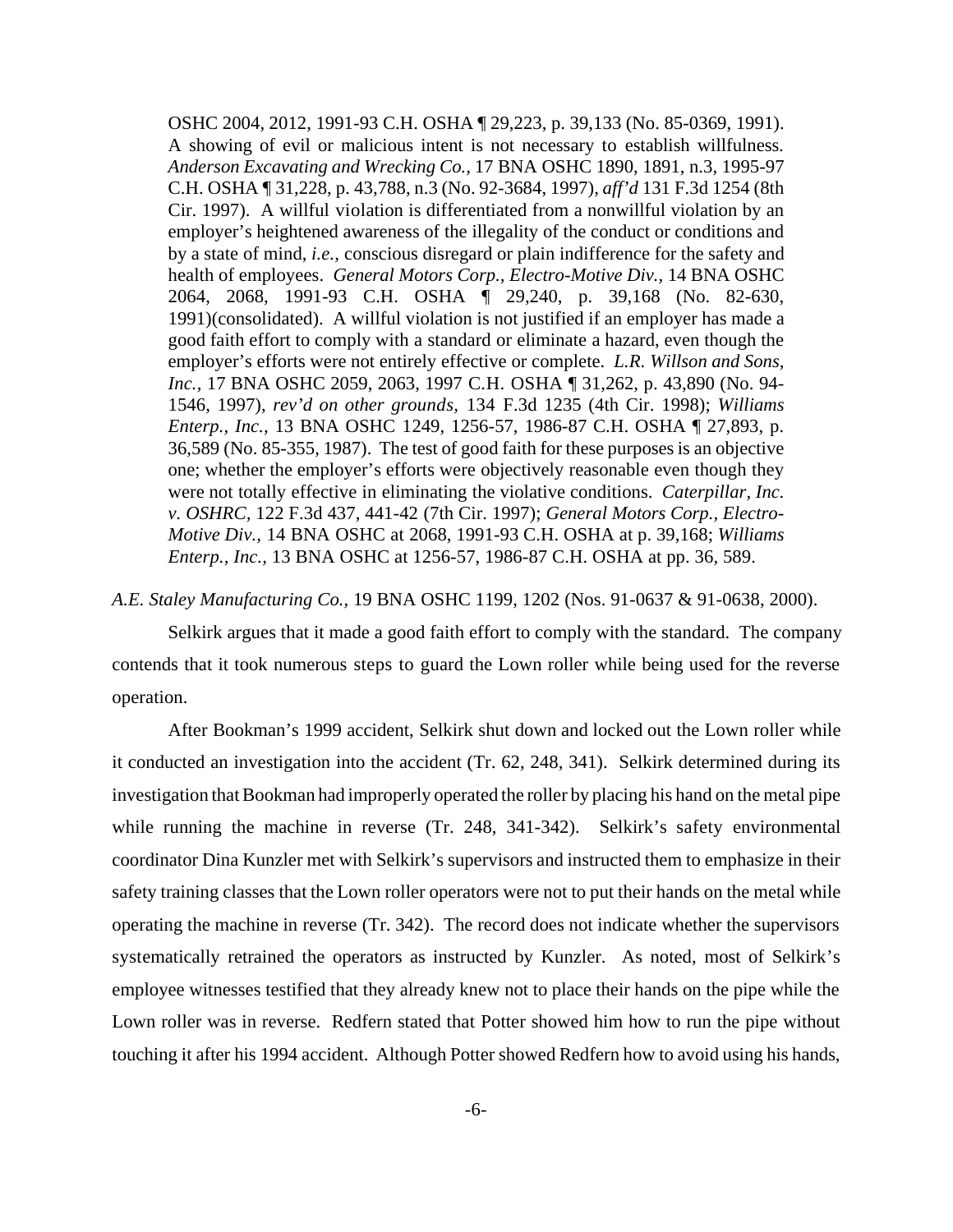Potter had too many people on second shift "to help them all" (Tr. 319). Redfern was not retrained after the 1999 accident (Tr. 10). Christman was not retrained, but he was no longer a Lown roller operator at the time of Bookman's accident. Bookman claimed he received no additional training after his accident. He stated that he figured out for himself how to run the pipe without touching it during the reverse operation (Tr. 132-133, 157-158).

At the time of Bookman's accident, two small red signs were affixed to the Lown roller that cautioned employees not to put their hands near the roller while it was in operation (Tr. 300-301). Those signs were not conspicuous, especially for someone instructed to guide or press on 6-inch pipe when operating in reverse. Selkirk posted additional, and larger, safety signs on the roller warning operators not to place their hands on the metal after Bookman's accident (Exh. C-4, pg. 10A; Tr. 248-249).

Selkirk issued and posted a written safety alert on August 8, 1999, which stated (Exh. C-4,

p. 2):

# SAFETY ALERT

#### PS SUPERVISORS:

As you know, David Bookman suffered a serious injury on the roller in PS. It was brought to our attention during the investigation that he was instructed to place his hand on top of the metal and press down, which resulted in his hand being pulled into the roller. Signage will be placed at the rollers reminding employees that their hands must be kept clear of this area.

Please as soon as possible conduct a department meeting instructing everyone on the correct procedure. It deeply concerns me that someone else may be practicing this unsafe act which may lead to another injury.

Thanks, Dina Kunzler

Selkirk elaborates in its brief on its purported good faith efforts to comply with the cited

standard (Selkirk's brief, pp. 7-9; citations to the transcript and footnote omitted):

According to Dina Kunzler and the Selkirk employees, Dina Kunzler was back at the Lown Roller almost daily, brainstorming with the roller operators, maintenance personnel and others including the PS Department Safety Committee Representative and the Group Leader, trying to find a way to guard the Lown Roller...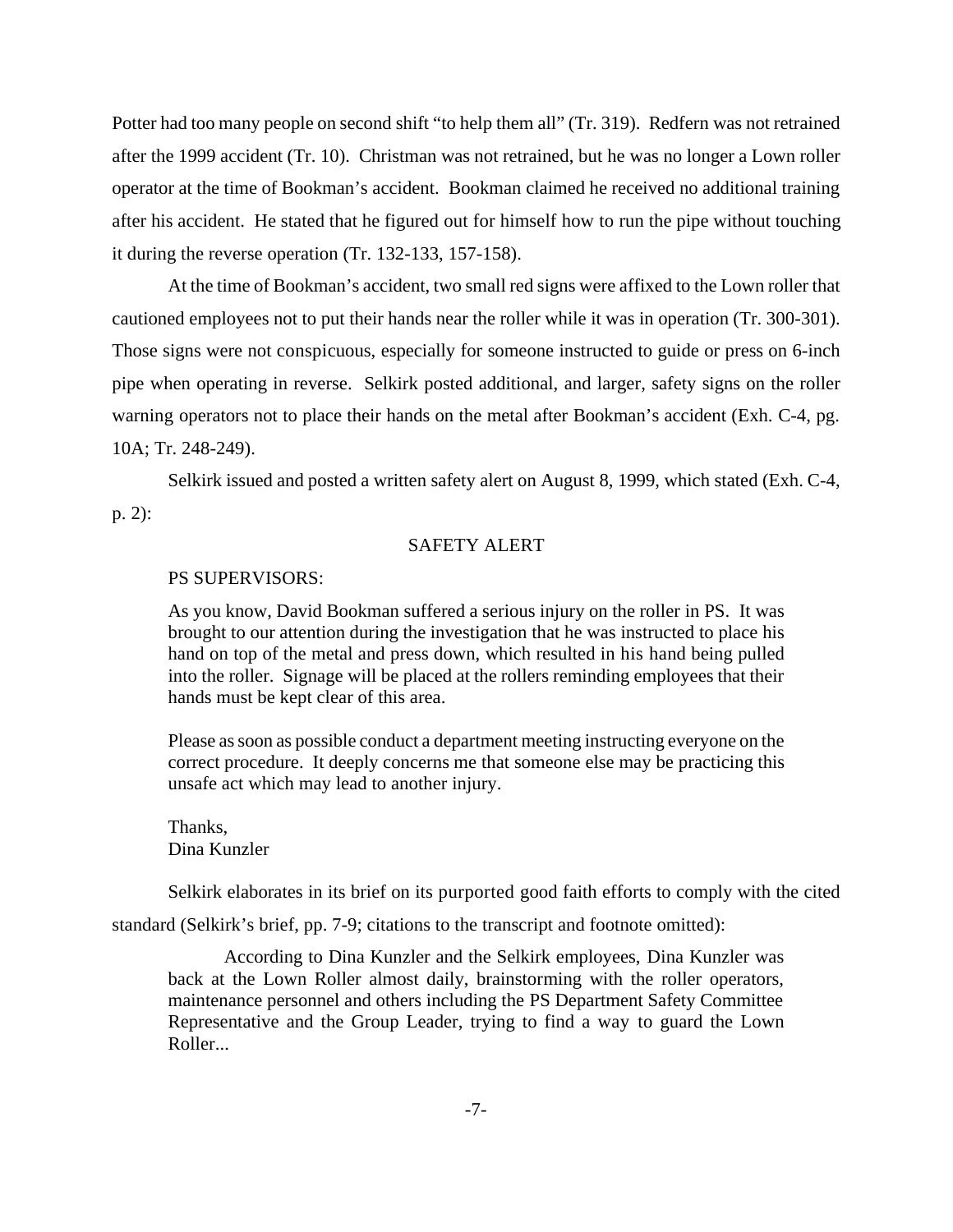Everyone agreed that fixed barrier guarding and light curtains would not work as a means to guard the reverse operation of a power roller...

Dina Kunzler searched on the Internet for guarding ideas, attempted to contact the manufacturer of the Lown Roller, contacted other roller manufacturers, contacted the Ohio Bureau of Workers' Compensation, Division of Safety & Hygiene, and contacted guarding experts seeking some advice on how to reverse operation on the guard to the Lown Roller...

On October 13, 1999, a representative of Rockford suggested two hand controls as a guarding method and Dina Kunzler immediately issued a work order for two hand controls. ... However, the Selkirk employees then explained to Dina Kunzler and the Maintenance Supervisor that two hand controls would not work...

According to Dina Kunzler and the Selkirk employees, prior to OSHA Compliance Officer Jeff See's OSHA inspection in January of 2000, the Selkirk employees came up with the idea of moving the foot pedal for the reverse operation as the most effective way of keeping the operator's hands out of the roller area during the reverse operation...

At or around this time, the Plant Manager died of a massive heart attack and the Maintenance Supervisor retired...

Prior to the OSHA inspection, Dina Kunzler went back to the Lown Roller (estimated to be January 9, 2000) and told the new maintenance person she wanted the foot pedal moved for the reverse operation on the Lown Roller and the new maintenance person told her he would take care of it...

After January 9, 2000, Dina Kunzler was out of Selkirk's Logan, Ohio, plant conduction safety training in Ohio, thinking the foot pedal was being moved on the Lown roller... $<sup>1</sup>$ </sup>

Nelson Redd and James Brien are the representatives of the Ohio Bureau of Workers' Compensation, Division of Safety & Hygiene, and of Rockford Industries, respectively, with whom Kunzler claimed she consulted. Both of them deny that they held discussions with Kunzler relating

1

At the hearing, Kunzler testified that she discussed guarding the Lown roller with Nelson Redd of the Bureau of Worker's Compensation, Division of Safety & Hygiene, and with James Brien, a sales engineer with Rockford Industries, which manufactures safety devices (Tr. 344-345, 360). Subsequent to the hearing, the Secretary moved to strike as hearsay the testimony of Kunzler regarding any purported discussions she had with Redd and Brien relating to the guarding of the Lown roller. The Secretary also moved to admit (1) exhibit C-13, a copy of See's post-it notes indicating the time of receipt of voice mail messages left to him by Redd and Brien; (2) exhibit C-14, a video cassette of Brien's voice message and Redd's voice message to See; and (3) the September 27, 2000, deposition of Brien. Statements made by Redd and Brien in C-14 and by Brien in his deposition contradict Kunzler's assertions that she consulted with them on the guarding of the Lown roller.

Selkirk did not file a response to the Secretary's motions. It is noted that in its brief Selkirk cites Kunzler's claims of consultations with Redd and Brien as evidence of its good faith efforts to comply with § 1910.212(a)(3)(ii).

The undersigned now denies the Secretary's motion to strike Kunzler's testimony with regard to conversations she had with Redd and Brien and grants the Secretary's motion to admit exhibits C-13, C-14, and the deposition of Brien, which is entered into the record as C-15.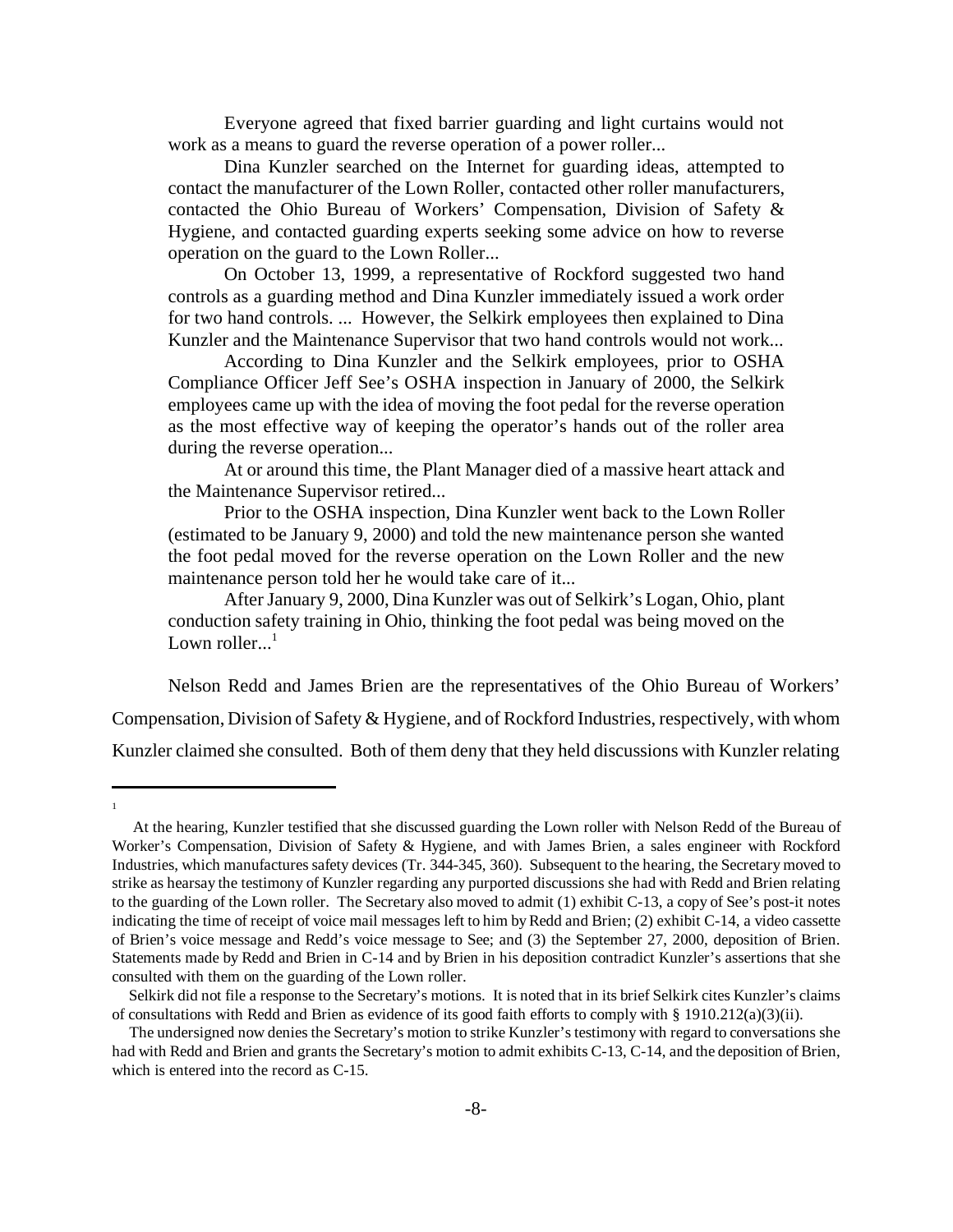to the guarding of the Lown roller (Exh. C-14; Deposition of James Brien, J-31, pp. 7-10). Kunzler's testimony is not credited with regard to her purported consultations with Redd and Brien.

Even if one were to accept the account in Selkirk's brief as correct, Selkirk has failed to establish that it made adequate good faith efforts to comply with  $\S 1910.212(a)(3)(ii)$ . Selkirk was on notice as of 1991, when the Ohio Bureau of Workers' Compensation notified it that it needed to guard in-running rolls, that the Lown roller exposed employees to crushing injuries when operated in reverse. This notice became a heightened awareness with the 1994 accident in which Redfern was injured. Even though Selkirk discontinued running 5-inch pipe on the Lown roller, it did not face the core issue of how to guard its employees from exposure to the in-running rolls.

It is true that Selkirk took some steps to address employee exposure to the Lown roller after Bookman's July 1999 accident. Selkirk's efforts in training its employees and in posting signage are, however, inapposite to the cited standard. Section 1910.212(a)(3)(ii) addresses guarding; it is not a training or signage standard. The crucial factor is that the Lown roller operators continued to use the machine in its violative condition with the full knowledge of Selkirk's management personnel. Selkirk's intended retraining, its new signs, and its "brainstorming" did nothing to actually protect employees from the in-running rolls between the time of Bookman's accident and January 31, 2000, when the machine was finally guarded.

Selkirk attempted to excuse its noncompliance with the standard despite its heightened awareness of the condition by blaming it on turnover in management personnel. The Review Commission has addressed this argument elsewhere:

Caterpillar attempts to evade responsibility for its violative conduct by pointing to the ignorance of its new supervisory personnel. This ignorance, however, derives solely from Caterpillar's failure to convey to these supervisors relevant and available information it possessed and which, under the Act, it was responsible for disseminating to those entrusted with the safety and health of its employees. Accordingly, we conclude that Caterpillar's heightened awareness of the stud pulling hazard, established by imputing to it the knowledge of the former supervisor Parker and former superintendent Seeyle, remains with the corporation and was not affected by any turnover in personnel

*Caterpillar, Inc.,* 17 BNA OSHC 1731, 1732-1733 (No. 93-373, 1996).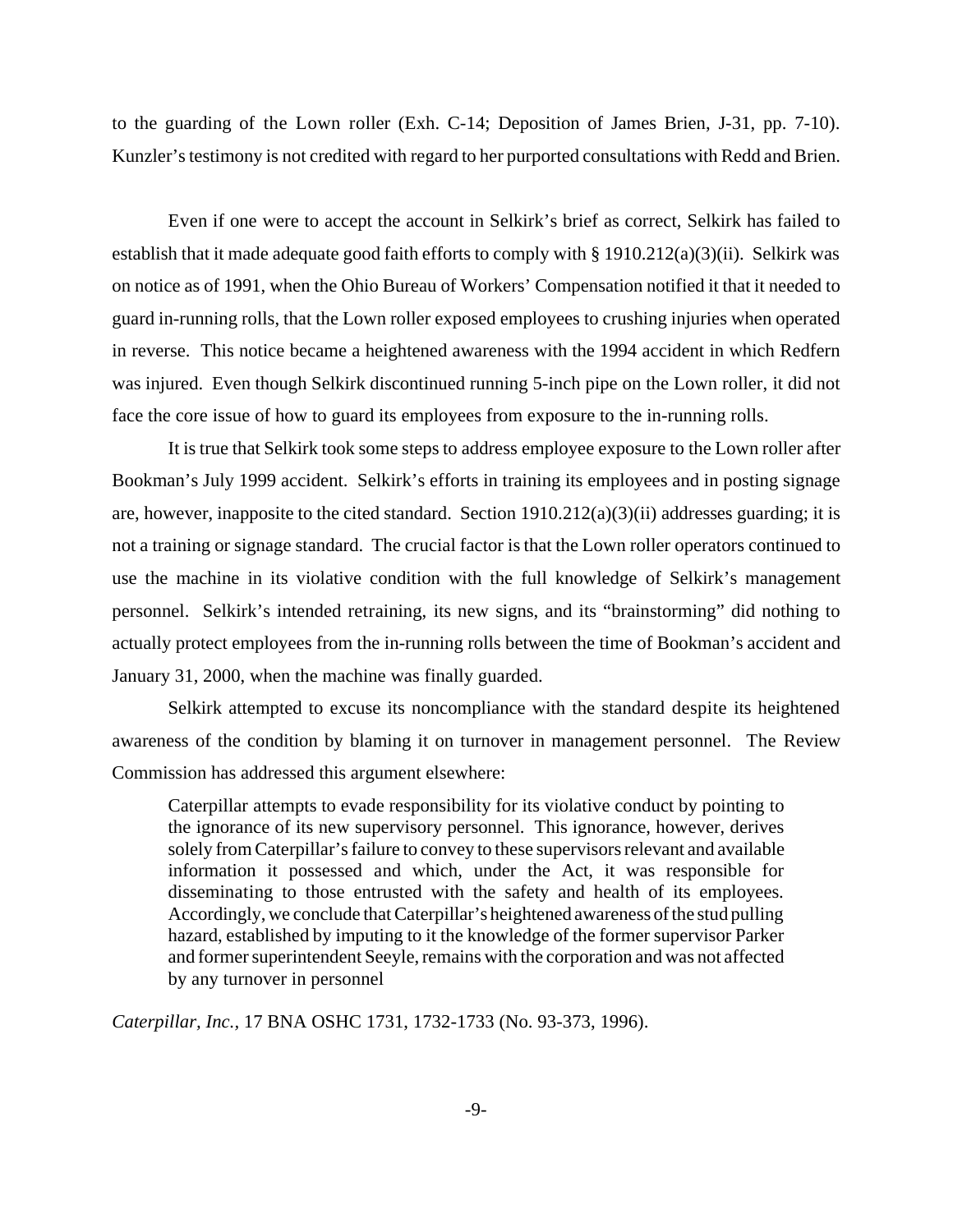Selkirk cites several cases in support of its contention that the steps it took to address the inrunning rollers were good faith efforts sufficient to avoid a willful classification. The cases cited by Selkirk are distinguishable from the present case.

Selkirk cites *Dillingham Construction Pacific Basin LTD.,* 19 BNA OSHC 1069 (No. 99-0787, 2000), an unreviewed administrative law judge decision with no precedential value. It is interesting to note, however, that the judge bases his determination that the employer's violation of the cited construction standard was not willful on the finding that the foreman was not aware of the existence of the violated standard. In the instant case, Selkirk was notified in 1991 of the hazard of in-running rollers, and was specifically informed that this hazard violated § 1910.212 (Exh. C-6).

Selkirk next cites *R.D. Anderson Construction Co., Inc.,* 12 BNA OSHC 1665, 1669 (No. 81-1469, 1986), in which the Commission declined to classify the employer's violation of the asbestos standard as willful. The employer had failed to conduct initial monitoring of the worksite for asbestos before making floor cuts, even though it had some reason to think that asbestos was present. The Commission noted that the employer had ordered additional safety equipment for its employees after the first floor cuts were made. The Commission stated, "Clearly, Anderson was taking steps necessary to comply with the asbestos standard in the event additional floor cuts were made." The employer in *Anderson* was not engaged in a continuing violation, as Selkirk was in the present case. Anderson realized its mistake and took steps to comply with the standard on the next occasion when the standard came into play. The Lown roller, however, was in continuous violation of § 1910.212(a)(3)(ii). Selkirk had the option of locking out the machine until it achieved compliance with the standard, but chose instead to continue to expose its operators to the hazard while searching for a solution to the guarding problem.

Finally, Selkirk cites *General Dynamics Land Systems Division, Inc.,* 15 BNA OSHC 1275, 1288 (No. 83-1293, 1991) *aff'd* 985F.2d (6<sup>th</sup> Cir. 1993), a pre-standard confined space case. In *General Dynamics*, the Commission declined to classify the employer's § 5(a)(1) violation as willful. One of the key factors in its decision was that it was a violation of the general duty clause, which "prescribes no specific abatement method." In the present case, Selkirk knew that it was required to guard the point of operation of the Lown roller. While the abatement method is not described with the specificity of some OSHA standards, Selkirk was on notice that it was required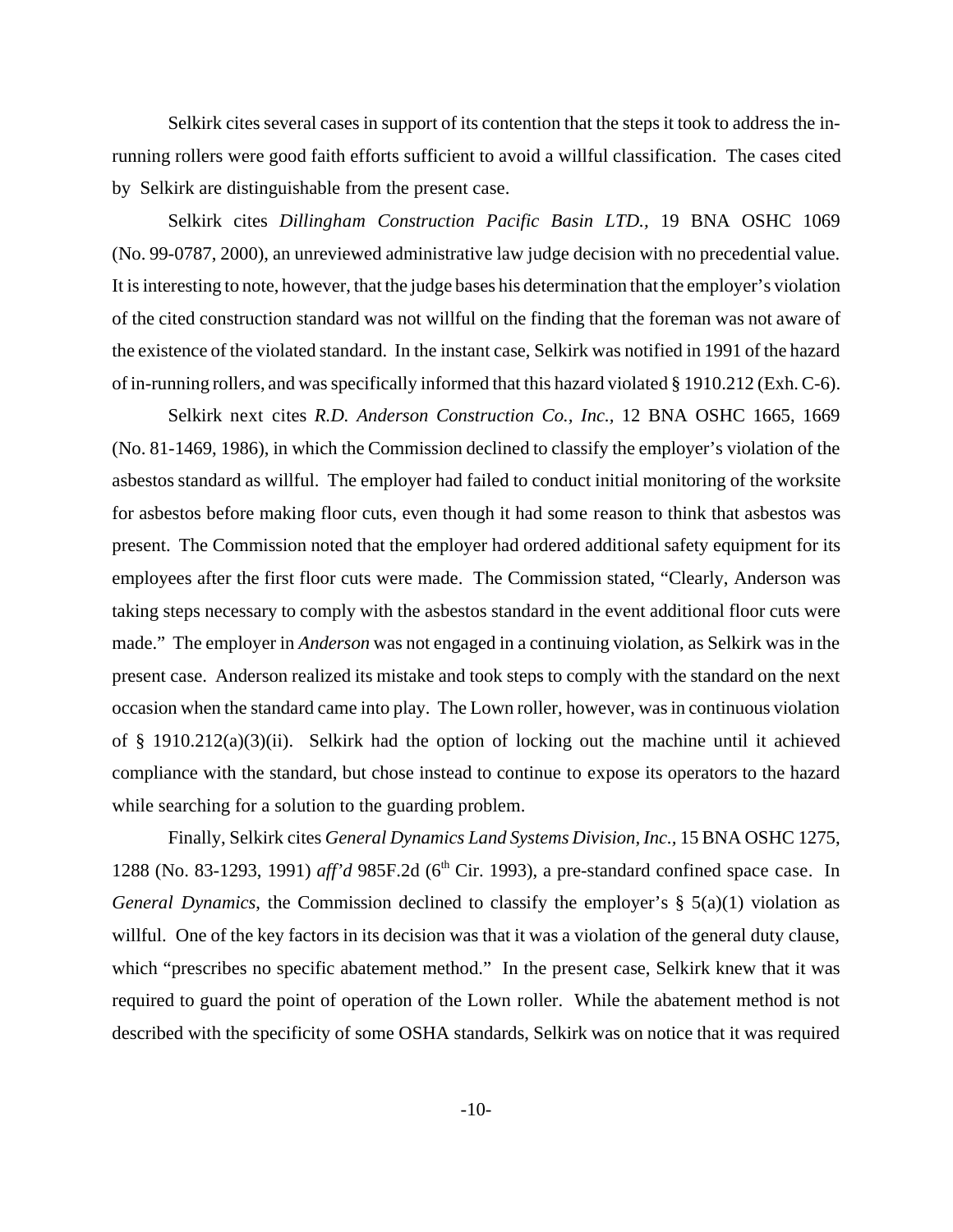to provide a guarding device "so designed and constructed as to prevent the operator from having any part of his body in the danger zone during the operating cycle."

The Secretary has established that Selkirk committed a willful violation of § 1910.212(a)(3)(ii). Its failure to guard the Lown roller was the result of knowing disregard for the requirements of the Act. Since 1991, Selkirk knew that the rollers of the Lown roller presented a hand-crushing hazard to its operators. It was apprised of the specific standard that addresses that hazard. Selkirk kept the machine in continuous operation (except for a few days while it investigated Bookman's accident), potentially exposing 16 operators on two shifts to the crushing hazard (Exhs. C-1 and C-2).

The Secretary proposed an amended penalty of \$63,000.00 (Tr. 211). The undersigned finds that this penalty is excessive. Selkirk employed approximately 200 people at its Logan, Ohio, plant and more than 400 people company-wide at the time of the inspection (Tr. 22). Selkirk had no history of violations during the 3 years prior to the January 2000 inspection (Tr. 211). The gravity of the violation is high. Bookman had part of one of his fingers amputated, and he had permanent nerve damage in two other fingers.

Despite the willful classification, however, the undersigned recognizes that Selkirk was in the process of addressing the problem. Achieving compliance with  $\S$  1910.212(a)(3)(ii) was not given the high priority that it should have been, but it was a goal that Selkirk eventually intended to reach. While Selkirk failed to give sufficient emphasis to guarding the Lown roller, it was not ignoring the issue. It is determined that the appropriate penalty for Selkirk's willful violation of § 1910.212(a)(3)(ii) is \$30,000.00.

#### **FINDINGS OF FACT AND CONCLUSIONS OF LAW**

The foregoing decision constitutes the findings of fact and conclusions of law in accordance with Federal Rule of Civil Procedure 52(a).

## **ORDER**

Based upon the foregoing decision, it is hereby ORDERED that item 1 of citation No. 1, alleging a willful violation of  $\S$  1910.212(a)(3)(ii), is affirmed, and a penalty of \$30,000.00 is assessed.